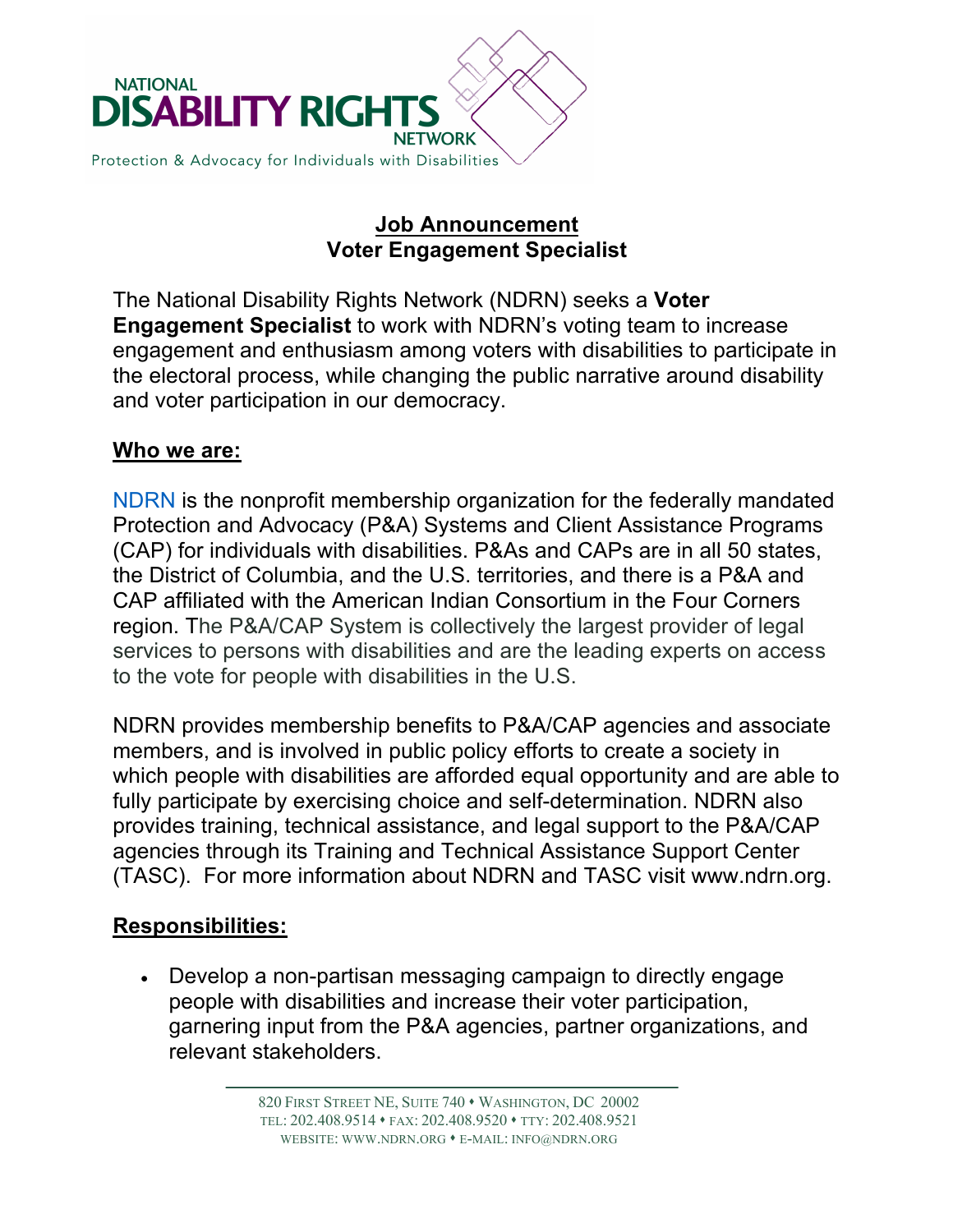- Disseminate the campaign nationwide by creating new products and social media assets for the P&A agencies and other disability rights and civil rights organizations, in close collaboration with the NDRN Communications Team.
- Actively pursue press contacts to place non-partisan messaging on the disability vote in mainstream media.
- Participate in voter engagement collaborations in the civil rights community to integrate disability into their outreach, including the National Voter Registration Day, Vote Early Day, All Voting is Local, and When We All Vote.
- Enhance disability rights voter engagement efforts in collaboration with National Disability Voter Registration Week, the REV UP campaign, and similar efforts.
- Develop new and expand existing collaborations with civil and voting rights organizations and other relevant stakeholders.
- Work in close collaboration with other members of NDRN's Voting Rights Team.
- Provide some specialized training and technical assistance to the P&A agencies to enhance their voter engagement efforts.

# **Required Qualifications:**

- Bachelor's degree and/or experience equivalent to a four-year college degree in public policy, communications, social sciences, or a related field.
- Knowledge of issues and concerns related to the disability community, disability rights, voting rights, and electoral systems.
- Demonstrated commitment to civil rights and social justice.
- Ability to communicate effectively in writing and orally.
- Ability to research and analyze issues and facilitate the development of creative solutions for messaging get out the vote efforts, especially involving people with disabilities.
- Demonstrated interpersonal skills including, but not limited to, sensitivity to other people and the ability to work effectively in coalition with other non-profit groups.
- Ability to work well in a team environment.
- Demonstrated administrative skills and familiarity with Microsoft Office programs (Outlook, Word, Access, Excel, and PowerPoint).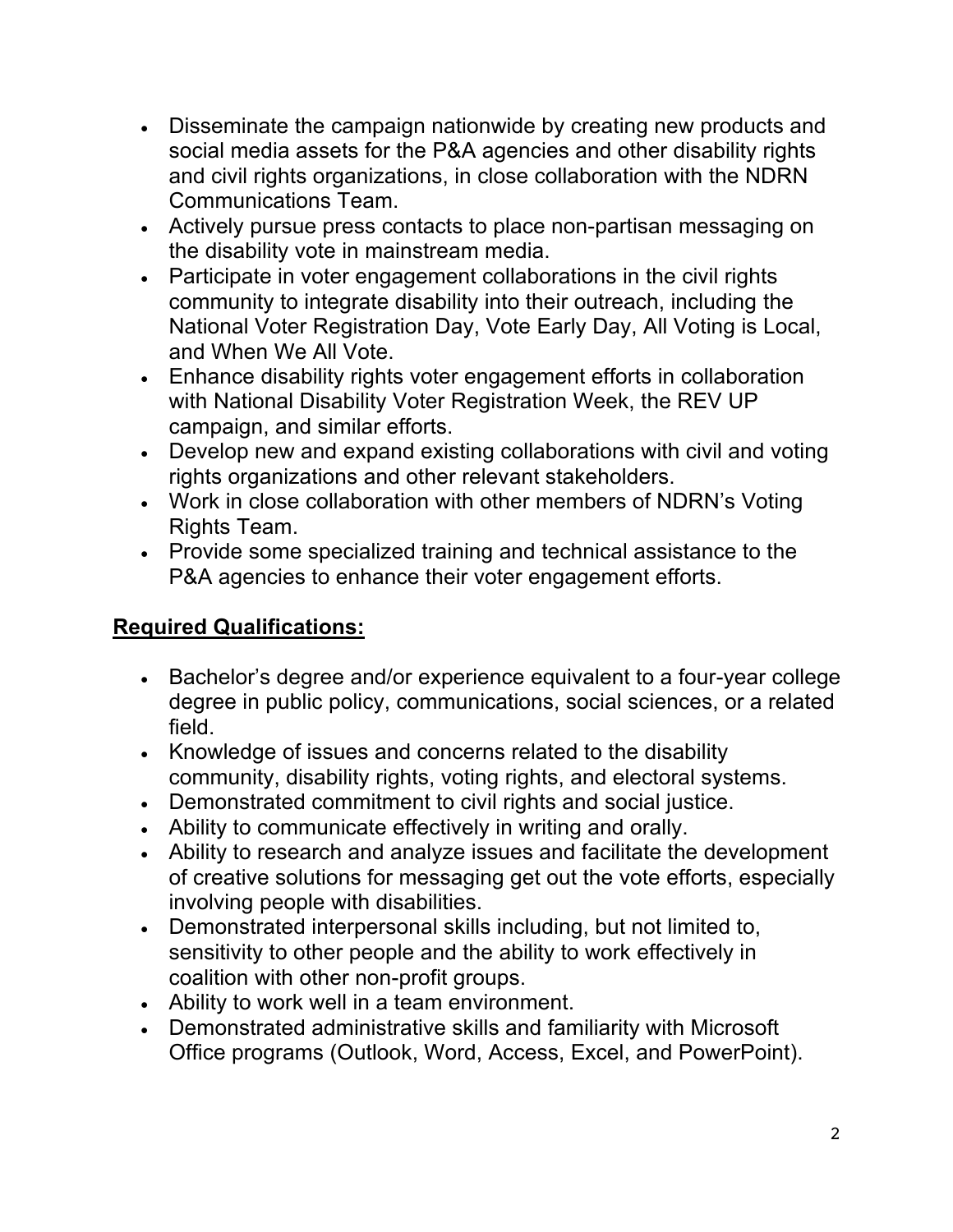## **Preferred Qualifications:**

- Experience working in elections administration, political campaigns, non-partisan get out the vote campaigns, or a related field.
- Background in voter and public opinion polling and analysis.
- Knowledge of the Protection and Advocacy (P&A) System.
- Experience developing marketing or outreach campaigns directed towards persons with disabilities.
- Demonstrated commitment to the potential contributions of persons with disabilities and to efforts to make possible the realization of that potential.

The position requires some travel and occasional work on weekends. The position will be located at NDRN's office in Washington, D.C.

## **Compensation and Benefits:**

NDRN offers a competitive salary, based on experience. Benefits include: health plan, flexible spending account, transit and parking benefits, 403(b) retirement plan, paid vacation and sick leave, and at least ten paid holidays.

The **salary range** for this position is \$60,000 to \$69,000.

### **How To Apply:**

**Submit a cover letter and resume attention: Michelle Bishop, Voter Access and Engagement Manager**. See date below for more information on NDRN's dates for reviewing applications.

**E-mail to: LegalUnitPosition@ndrn.org** (**Subject:** Voter Engagement Specialist); or

**Mail to:** 820 First Street, NE, Suite 740, Washington, DC 20002.

No phone calls please.

Candidates will be selected for consideration **on a rolling basis beginning on June 13, 2022, but applications must be received by no later than June 21, 2022.** Candidates selected for an interview will be required to